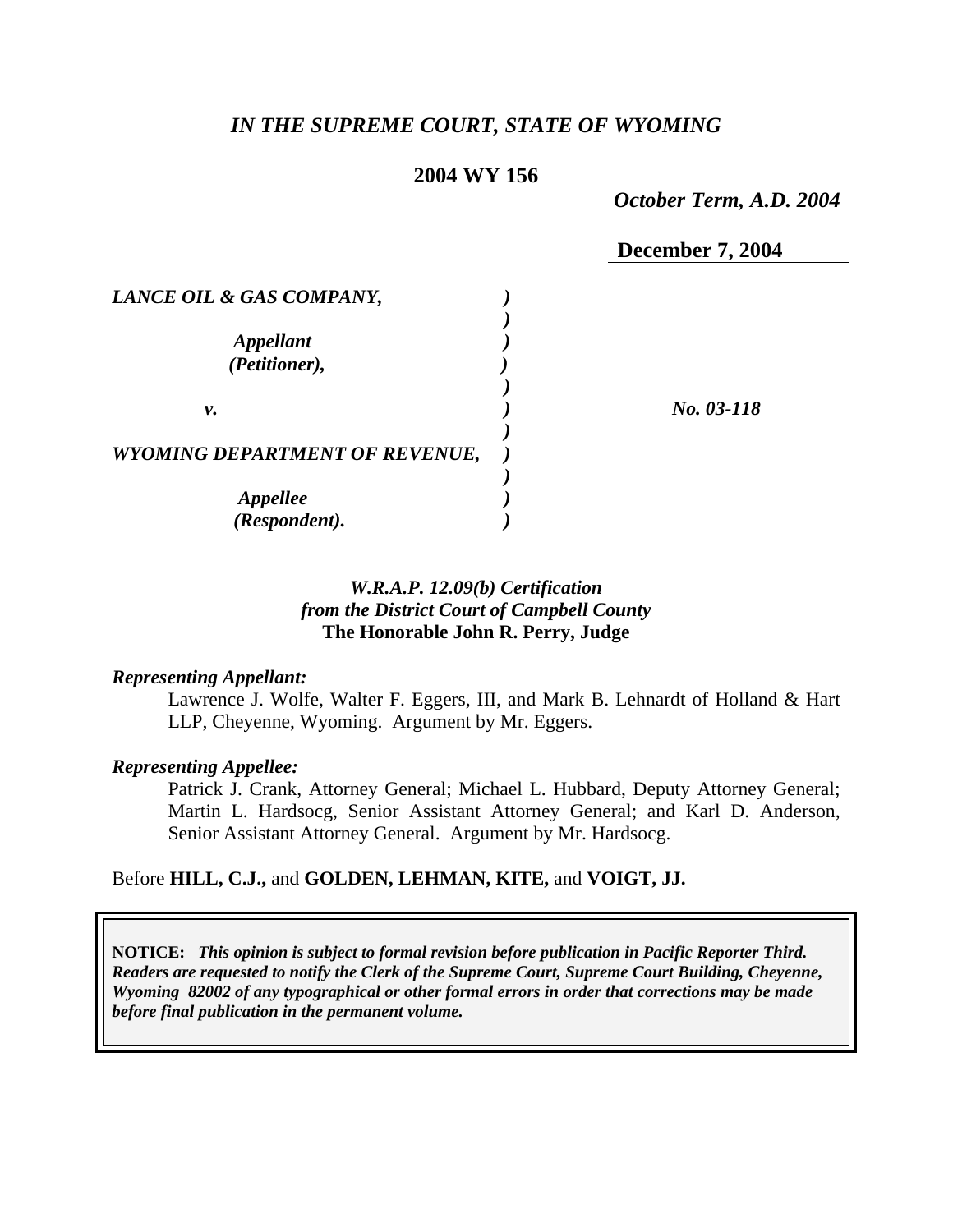### **KITE, Justice.**

[¶1] Lance Oil and Gas Company (Lance) owned an interest in certain wells in northeastern Wyoming, but was not the operator. It took its share of production of natural gas in kind and sold it for less than \$2.75 per MCF. When filing its severance tax forms, Lance claimed an exemption pursuant to Wyo. Stat. Ann. § 39-14-205(f) (LexisNexis 2001) which applies when the price received by the producer for new production is below \$2.75 per MCF. The Department of Revenue (DOR) rejected Lance's claim and concluded the exemption applied only when the gross price received by the operator of the wells fell below the trigger price. The State Board of Equalization (SBOE) affirmed DOR's ruling and Lance appealed. The matter was certified to this Court for review. We affirm in part, reverse in part, and remand for further proceedings.

### **ISSUES**

[¶2] The issues certified are:

1. Did the SBOE correctly determine that the term "price" in the new well incentive statute, Wyo. Stat. § 39-14-205(f), denotes a gross price as opposed to a net price?

2. Did the SBOE correctly determine that the new well incentive trigger price is only the price received by the operator, or does "producer" also mean an owner which takes in kind and receives a price for its production?

## **STANDARD OF REVIEW**

[¶3] Our standard of review is well established.

When an administrative agency case is certified to this court under W.R.A.P. 12.09(b), we review the decision under the appellate standards applicable to a reviewing court of the first instance. The construction and interpretation of statutes are questions of law which we review *de novo*. We affirm an agency's conclusions of law when they are in accordance with the law.However, when the agency has failed to properly invoke and apply the correct rule of law, we correct the agency's error.

*Wyodak v. Dept. of Revenue*, 2002 WY 181, ¶9, 60 P.3d 129, ¶9 (Wyo. 2002) (citations omitted).

[¶4] We also recognized in *Wyodak*, ¶¶18-19 (some citations omitted) that: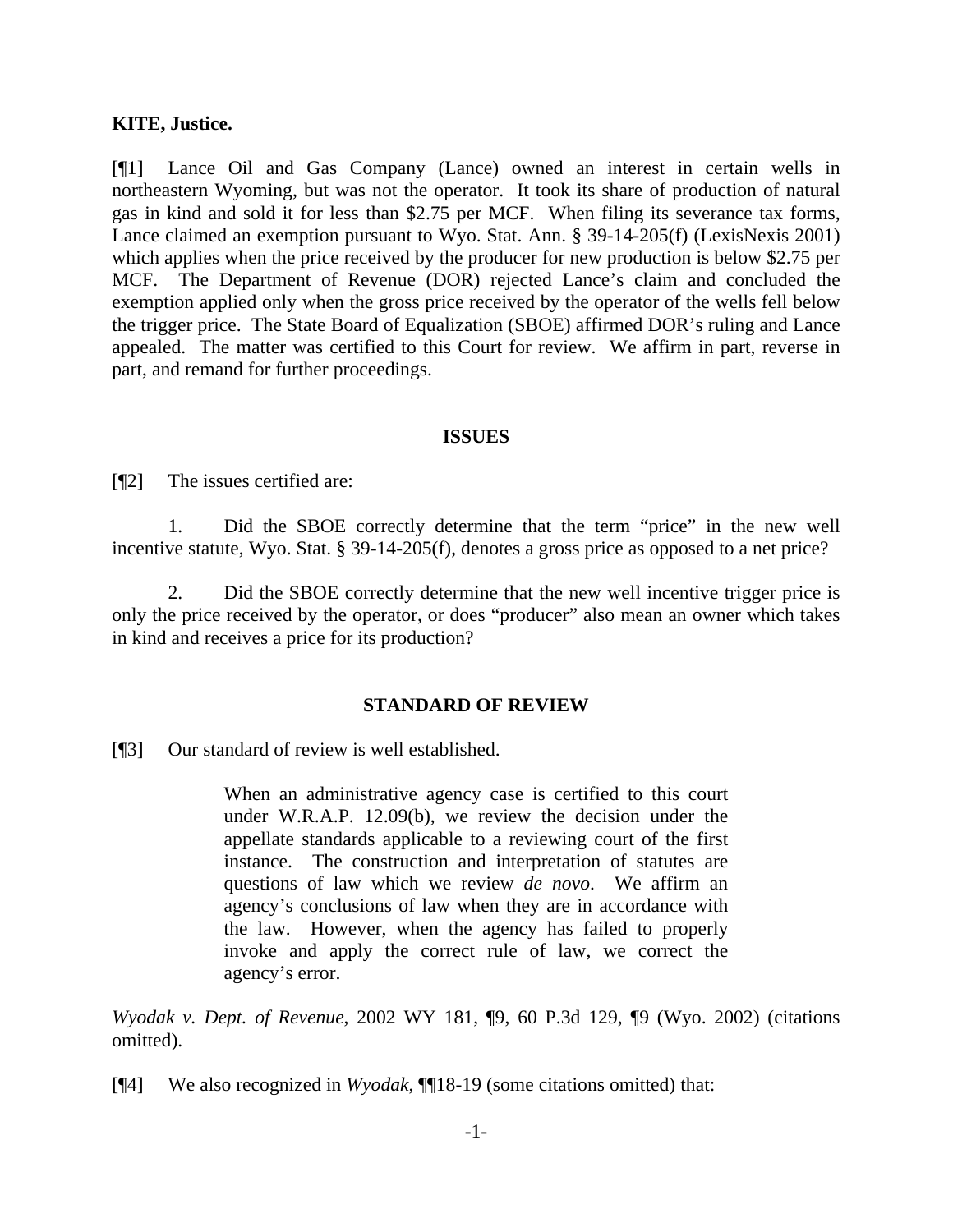In the conduct of statutory interpretation, we begin by inquiring into the ordinary and obvious meaning of the words employed by the legislature according to the manner in which those words are arranged. If more than one reasonable interpretation exists, we resort to general principles of statutory construction. When the legislature has spoken in unambiguous terms, however, we are bound to the results so expressed.

We have also observed:

 It is the court's obligation to make sense out of a statute and give full force and effect to the legislative product; in construing statutes, intention of the lawmaking body must be ascertained from the language of the statute as nearly as possible. A statute must not be given a meaning which would nullify its operation if it is susceptible of another interpretation.

*Hasser v. Flint Engineering*, 647 P.2d 66, 69-70 (Wyo. 1982). Likewise, we will not construe a statute in a way that renders a portion of it meaningless. With these precepts firmly in mind, we consider the proper meaning of the statutes in question in the context of the entire tax system as established by the constitution and the tax code as a whole.

In *State ex rel. Dept. of Revenue v. UPRC*, 2003 WY 54, ¶12, 67 P.3d 1176, ¶12 (Wyo. 2003) (citations omitted), we recognized:

> . . . When the words are clear and unambiguous, a court risks an impermissible substitution of its own views, or those of others, for the intent of the legislature if any effort is made to interpret or construe statutes on any basis other than the language invoked by the legislature. Moreover, "[a]ll statutes must be construed *in pari materia*; and in ascertaining the meaning of a given law, all statutes relating to the same subject or haven the same general purpose must be considered and construed in harmony."

> Therefore, in performing our review, we look first to the plain and ordinary meaning of the words to determine if the statute is ambiguous. A statute is clear and unambiguous if its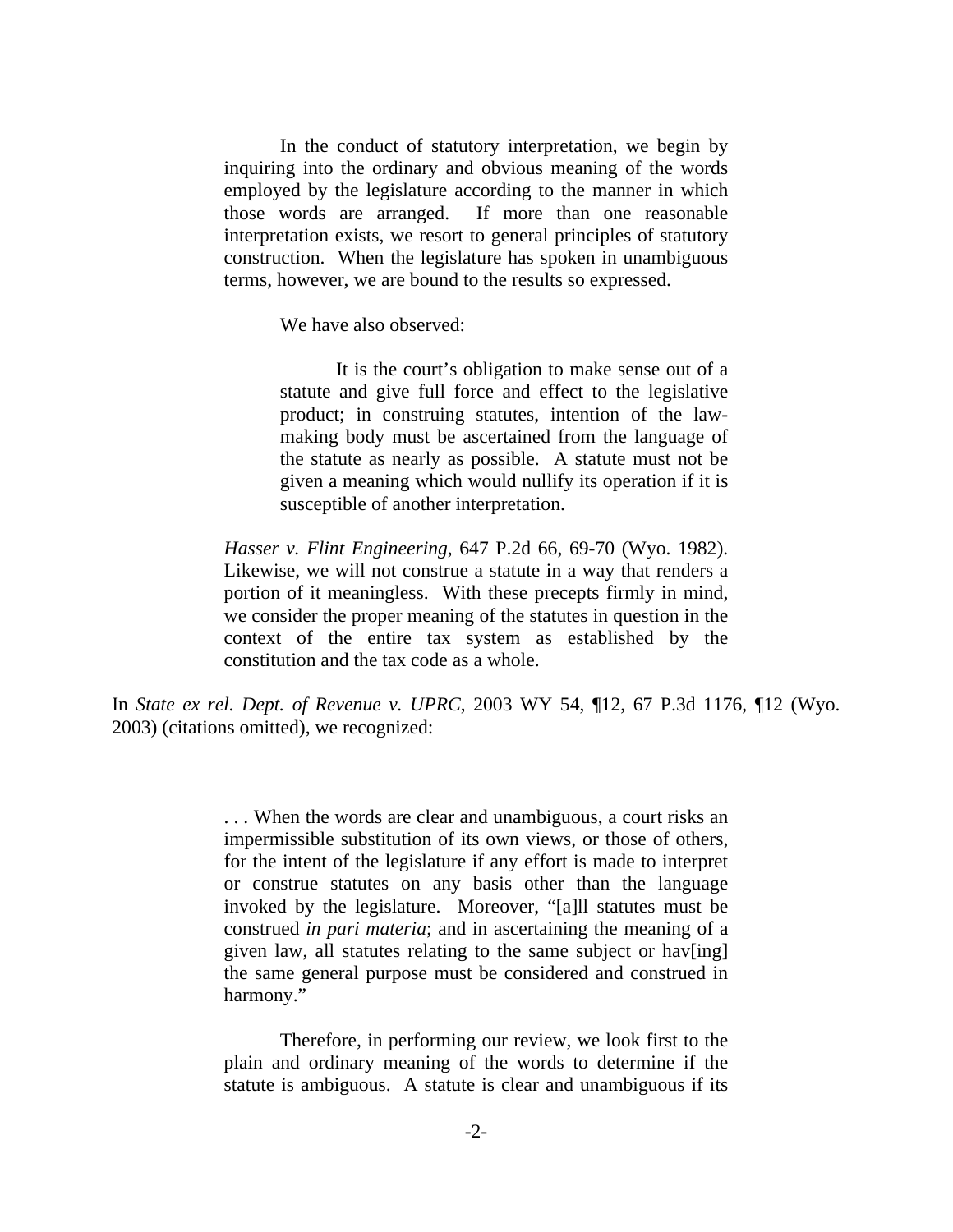wording is such that reasonable persons are able to agree on its meaning with consistency and predictability. Conversely, a statute is ambiguous if it is found to be vague or uncertain and subject to varying interpretations. We have said that divergent opinions among parties as to the meaning of a statute may be evidence of ambiguity. However, the fact that opinions may differ as to a statute's meaning is not conclusive of ambiguity. Ultimately, whether a statute is ambiguous is a matter of law to be determined by the court.

### **FACTS AND HISTORICAL BACKGROUND**

[¶5] The Wyoming legislature enacted Wyo. Stat. Ann. § 39-6-302(s) (Michie 1997) (repealed by Laws 1998, ch. 5,  $\S$  4), now  $\S$  39-14-205(f), in an effort to encourage the drilling of new oil and gas wells. In 2000, the legislature amended the statute, which now provides:

> (f) Crude oil and natural gas produced from wells drilled between July 1, 1993, and March 31, 2003, except the production from collection wells, is exempt from the severance taxes imposed by W.S.  $39-14-204(a)(iii)$  and (iv) for the first twenty-four (24) months of production on oil production up to sixty (60) barrels per day or its equivalency in gas production, which for purposes of this subsection shall be six (6) MCF gas production for one (1) barrel oil production, or until the *price received by the producer for the new production* is equal to or exceeds twenty-two dollars (\$22.00) per barrel of oil or two dollars and seventy-five cents (\$2.75) per MCF of natural gas for the preceding six (6) month period of time [the "trigger" price]. Provided however, that a taxpayer claiming a tax reduction under this subsection is prohibited from claiming a tax reduction provided by subsection (c) or (e) of this section. Nothing in this subsection shall apply to natural gas produced from any well completed for production at a depth of less than two thousand feet (2,000) from the earth's surface if drilling activities commenced on or after April 1, 2000.

*Id.* (emphasis added).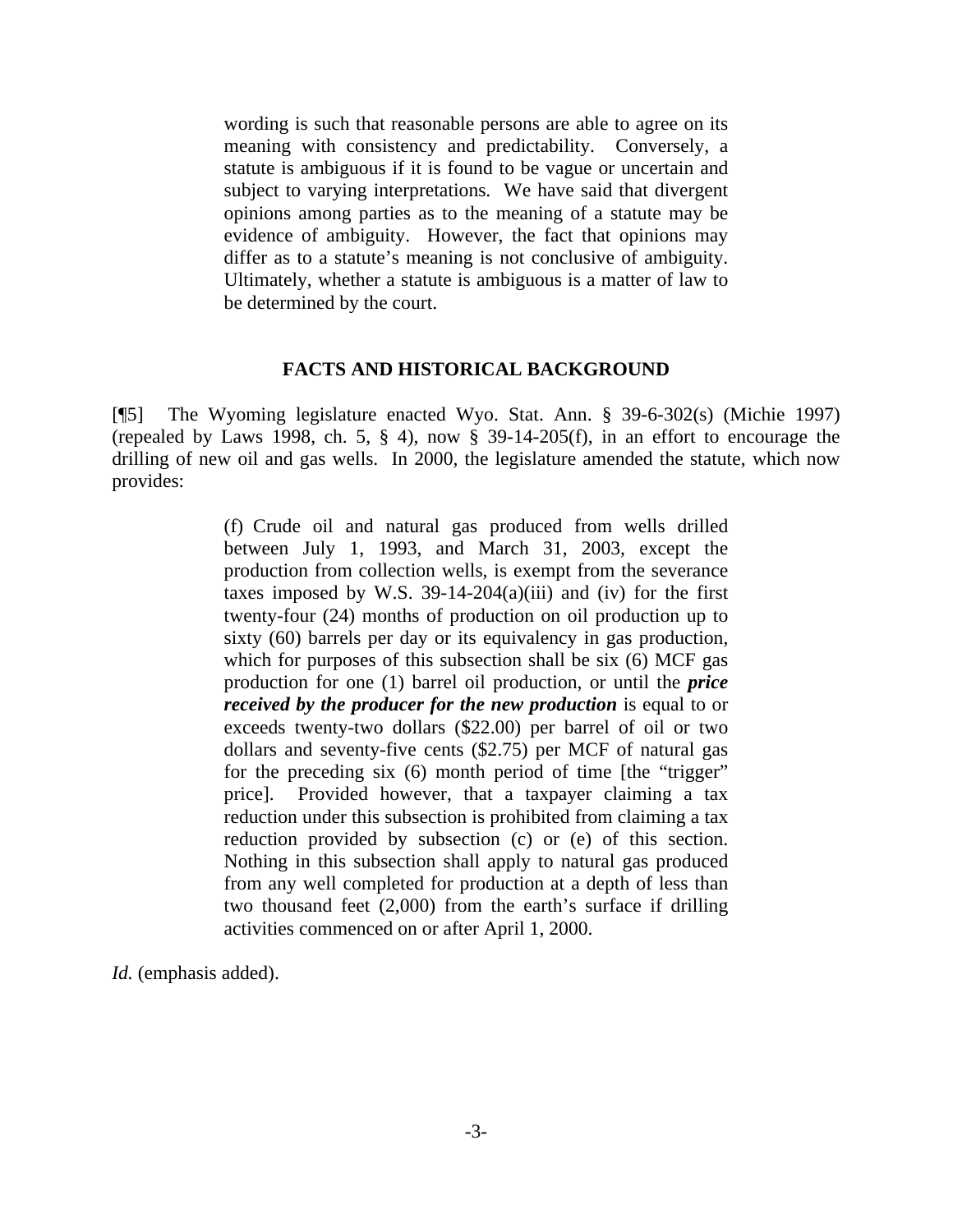[¶6] Lance is a "take-in-kind" owner of natural gas produced in Wyoming.<sup>1</sup> Barrett Resources Corporation (Barrett) currently operates the wells at issue and sells the remaining natural gas produced on behalf of the other working interest owners.

[¶7] On October 12, 2000, DOR issued a memorandum to all oil and gas taxpayers, including Lance, concerning § 39-14-205(f) and defining "price" as "the gross sales value of the well divided by the gross sales volume of the well for a particular month." DOR further advised that the "incentive tax rate for a well expires after the above listed 'strike' [trigger] price has been met or exceeded for six consecutive months for that product on that well."

[¶8] On January 23, 2001, DOR advised Lance that the exemption had expired on the wells in question because the price Barrett received for the rest of the working interest owners had exceeded the statutory "trigger" price for six consecutive months. Lance objected, contending that the "trigger" price of \$2.75 per MCF should not be interpreted to mean the gross sales price, but the net price or taxable value, i.e., the gross price less any transportation, processing, or other expenses incurred by the taxpayer prior to sale of the natural gas. Lance also asserted the new well incentive should be based on the price received by each take-in-kind taxpayer as opposed to only the price received by the operator on behalf of working interest owners not taking in kind.

[¶9] Subsequently, Lance sought tax-exempt status for certain 2000 and 2001 gas production under § 39-14-205(f). DOR denied this request. On appeal, SBOE affirmed DOR's denial of tax-exempt status to Lance. Lance then filed a petition for review in the district court, which certified the case to this Court.

# **DISCUSSION**

# *1. Gross Price or Net Price*

 $\overline{a}$ 

[¶10] Lance argues the term "price" as used within § 39-14-205(f) means a "net" price and had the legislature intended the incentive to be based on a "gross" price, it could have easily specified that intention. In addition, Lance proffers that in order to harmonize the statutes that impose taxes with this exemption statute, § 39-14-205(f), this Court must conclude the term "price" means "net" price or taxable value.

[¶11] In countering Lance's arguments, DOR argues the term "price" as used within § 39-14-205(f) is unambiguous and refers to "gross" price because the commonly accepted definition of the word "price" when used alone implies a "gross" price as opposed to a "net"

<sup>&</sup>lt;sup>1</sup> A "take-in-kind" owner is generally defined as a party who elects to take a portion of the mineral produced rather than receive monetary remuneration for their share of the production. (Dept. of Rev. Rules, Ch.6, Sec. 4  $a(s)$ ).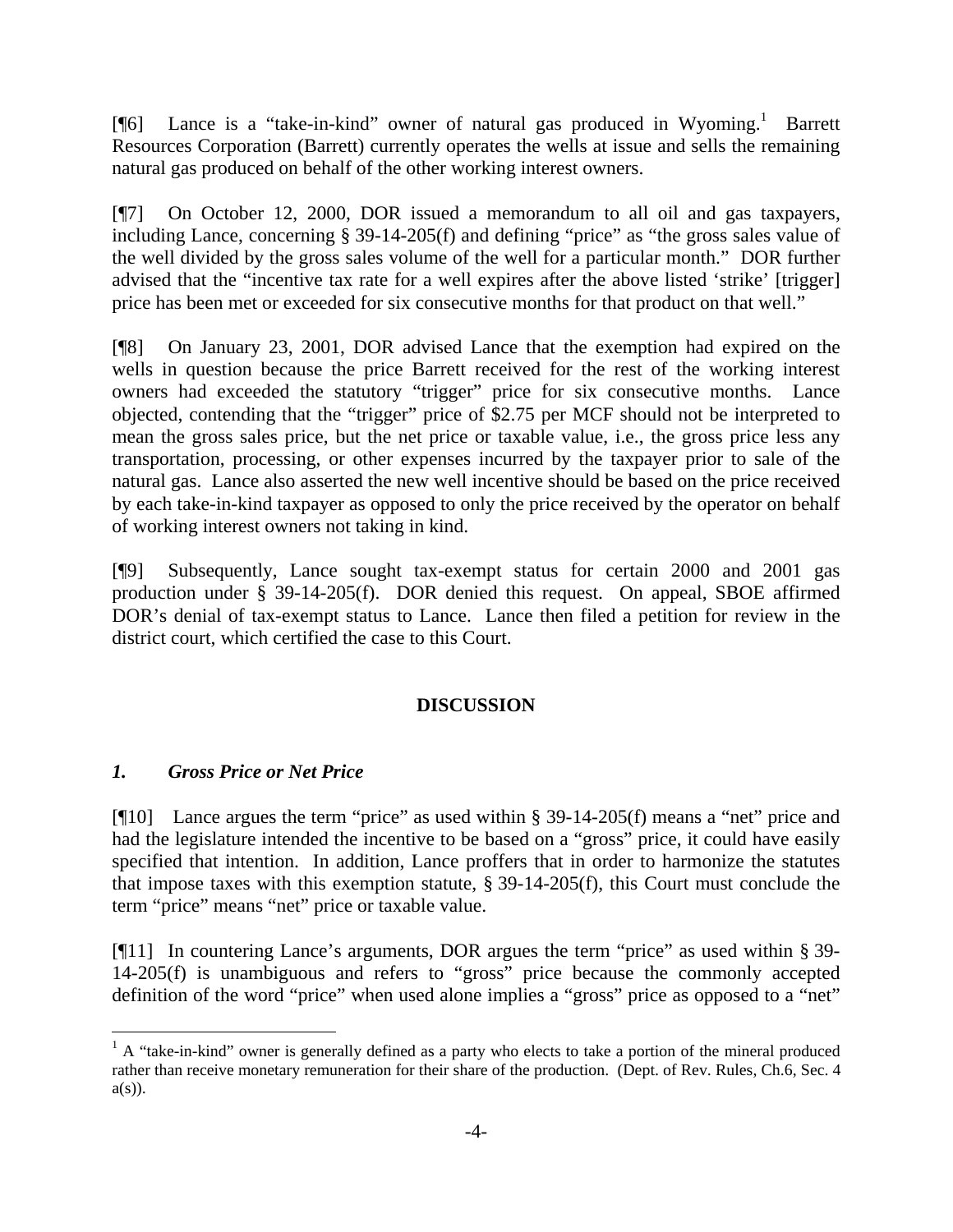price calculated after allowed deductions. DOR also asserts that had the legislature meant "net" price or taxable value, it simply could have said so as it has done in other tax statutes.

[¶12] Our analysis must begin with a determination of whether § 39-14-205(f) is unambiguous. If the statute is unambiguous, we must give effect to the plain and ordinary meaning of the language used in the statute. Construction of legislative enactments is only appropriate where the enactment has first been found, as a matter of law, to be ambiguous. A statute is unambiguous if its wording is such that reasonable persons are able to agree to its meaning. *Airtouch Communications, Inc. v. Dept. of Revenue*, 2003 WY 114, ¶14, 76 P.3d 342, ¶14 (Wyo. 2003) (citing *Snake River Brewing Co., Inc. v. Town of Jackson*, 2002 WY 11, ¶29, 39 P.3d 397, ¶29 (Wyo. 2002)); *Petroleum Inc. v. State ex rel. State Board of Equalization*, 983 P.2d 1237, 1240 (Wyo. 1999); *Chevron U.S.A., Inc. v. State*, 918 P.2d 980, 984 (Wyo. 1996); *General Chemical Corp. v. State Board of Equalization*, 819 P.2d 418, 420 (Wyo. 1991)); *State ex rel. Dept. of Rev. v. UPRC*, ¶12; and *Wyodak*, ¶¶18-19.

[¶13] We do find the term "price" as used in § 39-14-205(f) to be unambiguous. The common meaning of the word "price" is: the amount of money or other consideration asked for or given in exchange for something else; the quantity of one thing that is exchanged or demanded in barter or sale for another; or cost at which something is obtained. *See Black's*  Law Dictionary 1207 (7<sup>th</sup> ed. 1999); *Webster's Third New International Dictionary* 1798  $(1966).$ <sup>2</sup> Lance argues that had the legislature intended "gross" price, it would have used the word "gross." We disagree. Since the term "price" means the full amount paid, there was no need to specify "gross" price. Contrary to Lance's contention, we conclude if the legislature intended "net" price, it would have so stated.

[¶14] Even assuming that § 39-14-205(f) could be deemed ambiguous, we would reach the same result by construing its meaning in light of other related Wyoming severance tax statutes. Throughout those statutes, the term "price" is not synonymous with "net" price or taxable value. Rather, when the legislature has addressed the deduction of expenses or a "net" price, it has done so in the context of determining "fair market value" or "value," as opposed to simply "price." For instance, Wyo. Stat. Ann. § 39-14-203(b)(ii) (LexisNexis 2003) states in applicable part, "expenses incurred by the producer prior to the point of valuation are not deductible in determining the *fair market value* of the mineral." In the same way, Wyo. Stat. Ann. § 39-14-203(b)(vi)(B) (LexisNexis 2003) provides, under a comparable value computation, that "*fair market value* is the *arms-length sales price* less processing and transportation fees charged to other parties." Similarly § 39-14-203(b)(vi)(C) states, under a netback calculation, "*fair market value* is the sales price minus expenses incurred by the producer for transporting produced minerals to the point of sale and third party processing fees." Thus, we conclude the term "price" as used by the legislature is distinguished from taxable value which is a "net" price. We find unpersuasive Lance's argument that it should be allowed to subtract its post-production transportation and other

 $\overline{a}$ 

<sup>&</sup>lt;sup>2</sup> Similarly, § 39-14-201(a)(i) defines "arm's length market or sales price" as the transaction price determined in connection with a bona fide arm's length sale.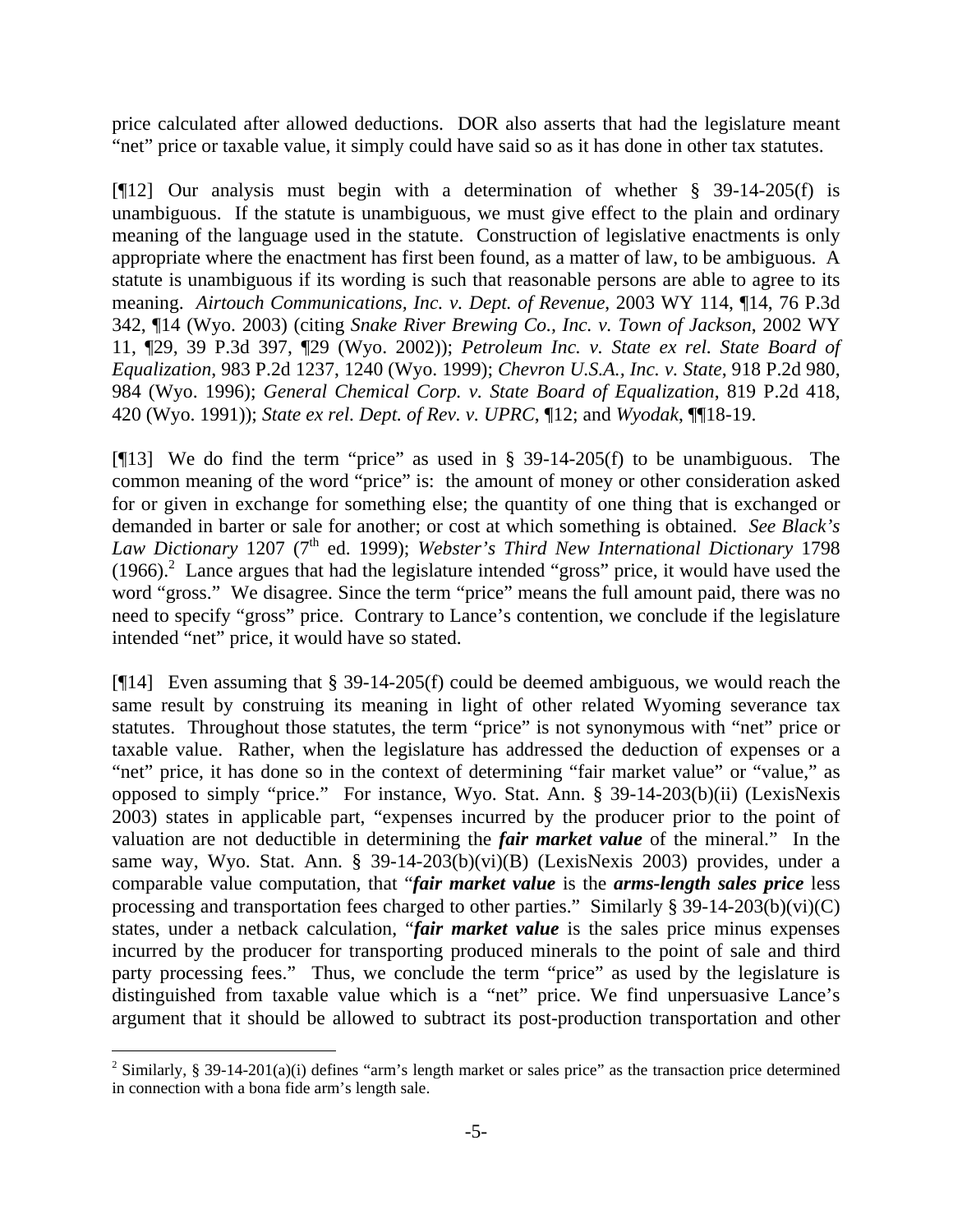processing costs to arrive at the net "price" of the mineral for purposes of applying the new well incentive.

[¶15] We also find inapplicable *PacifiCorp, Inc. v. Dept. of Revenue*, 2001 WY 84, 31 P.3d 64 (Wyo. 2003), which held that the appraised value of tax exempt property must be calculated in the same manner as taxable property, constituting an "apples to apples" comparison. In the new well incentive statute, the legislature was not addressing appraised value, but instead was defining the market conditions in which it was willing to provide a tax incentive to producers. Therefore, comparing the trigger price in the incentive statute to the fair market value is truly an "apples to oranges" comparison.

[¶16] Lance's interpretation of "price" also ignores the legislature's clear intent, which was to encourage the drilling of new wells at times in which the market price for oil and gas is low. If Lance's interpretation were correct, it would transform the new well incentive into a benefit for those paying higher processing, transportation and related costs, which is not the actual purpose of the new well incentive.

# *2. Producer*

[¶17] In its second issue, Lance argues that the term "producer" as set forth in § 39-14- 205(f) includes both working interest owners who are operators and take-in-kind interest owners who report their own production and pay taxes on that production. DOR contends the term "producer" unambiguously refers only to the entity that physically extracts the oil. DOR seems to infer that the term "producer" is analogous to the term "operator." DOR also asserts that the legislature's use of the word "producer" with respect to the trigger price, but use of the term "taxpayer" later in the statute, indicates the legislature was making a distinction between these two terms. Therefore, DOR argues that every producer is a taxpayer, but all taxpayers are not producers.

[¶18] Upon review of the language used by the legislature in § 39-14-205(f), we conclude the term "producer" is ambiguous and when construed in context includes a working interest owner who receives a price for its production. SBOE disagreed with Lance's suggestion that "producer" meant the same thing as "taxpayer." SBOE contended that by using two different terms, the legislature meant to refer to two different entities. We do not suggest that "producer" and "taxpayer" are interchangeable, but only that "producer" in this context means an owner that receives a price for its new production. This interpretation does not render the word "taxpayer" used within the latter portion of the statute meaningless, as suggested by SBOE. That reference is to the entity claiming the deduction and if the oil or gas qualifies for an exemption because of the price for which it is sold, all owners of that production are taxpayers who could claim the deduction. The term producer is simply used to determine when an exemption is available, not who is entitled to the exemption.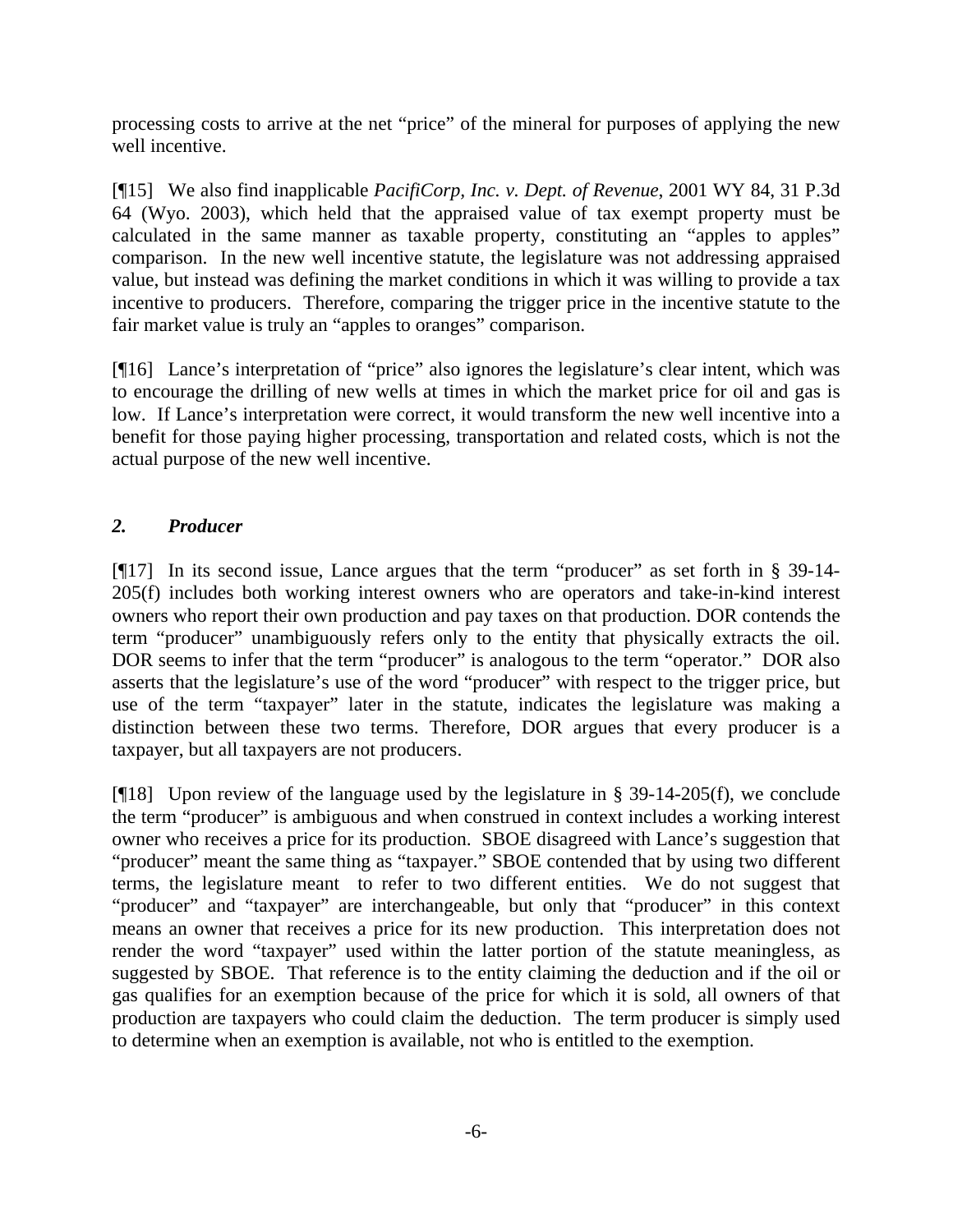[¶19] In interpreting statutes, we are governed by the fundamental rule that the role of the courts is to give effect to the plain meaning of unambiguous terms chosen by the legislature. *Union Pacific Resources Co. v. Dolenc*, 2004 WY 36, ¶13, 86 P.3d 1287, ¶13 (Wyo. 2004). If a statute is unambiguous, we need not apply the traditional rules of statutory construction. *Id.* Whether a statute is ambiguous is a question of law. *Id.* We conclude DOR and SBOE were incorrect in concluding the term "producer," as used by the legislature in this context, is unambiguous. The best evidence of this mistaken conclusion is DOR's need to resort to various rules of statutory construction in order to arrive at the meaning it ascribes to the term.

[¶20] An ambiguous statute is one whose meaning is uncertain because it is susceptible to more than one interpretation. *Allied Signal v. State Board of Equalization,* 813 P.2d 214, 219 (Wyo. 1991)*; State Board of Equalization v. Tenneco,* 694 P.2d 97, 100 (Wyo. 1983)*.* A "producer" could mean one who owns a working interest in oil and gas, invests in the drilling of wells to produce that resource, and sells that production to a third party, thus "receiving a price." "Producer" could also mean the party who operates the well and is responsible for physically bringing the oil to the surface. The term "producer" is not defined in the taxation statutes or DOR's regulations. Nor is it a technical term in the oil and gas industry such that it has a well-developed meaning.

[¶21] In the development and production of any oil and gas well, various actors play a part: the lessor as the owner of the oil and gas estate who usually retains a royalty interest; the lessees who each have the right to drill and produce the resource and are referred to as the "working interest" owners; the operators of the well who are usually, but not always, one of the working interest owners; and the purchasers of the production. In many cases, others may have an interest in the revenue produced by the well, although no control over its operation, such as owners of overriding royalty interests and production payments. Most wells involve multiple working interest owners each owning a percentage share of the leasehold estate. Any working interest owner can decide to drill a well and the other working interest owners must either consent and pay their share, or go "non-consent" and, if the well is productive, their share of the expenses plus a penalty will be deducted from their share of the revenue. Wyo. Stat. Ann. § 30-5-109(g) (LexisNexis 2003). Working interest owners usually contract through operating agreements to have one such owner conduct the day-to-day operations of the well. 27A Rocky Mountain Mineral Law Institute*, "Cry Wolf: Sherman & Clayton Acts,"* p. 21-23 (Matthew Bender 1982*).* Most operating agreements provide that individual working interest owners are responsible for disposing of their share of production and for paying the required taxes and royalties due on that production. 6 Walter L. Summers*, Oil and Gas,* Ch. 41, § 1328, p. 13 (West 1967*);* 27B Rocky Mountain Mineral Law Institute*, "Oil and Gas Operations,"* p. 1665*.* If an owner fails to take in kind or make arrangements to dispose of its proportionate share, the operator may either purchase the oil and gas or sell it to others. *Id.* In a typical operating agreement, no one is delineated as the "producer."

[¶22] The statutes governing the taxation of oil and gas define only one of these actors, e.g. "purchaser" which means "first purchaser who acquires the produced crude oil, lease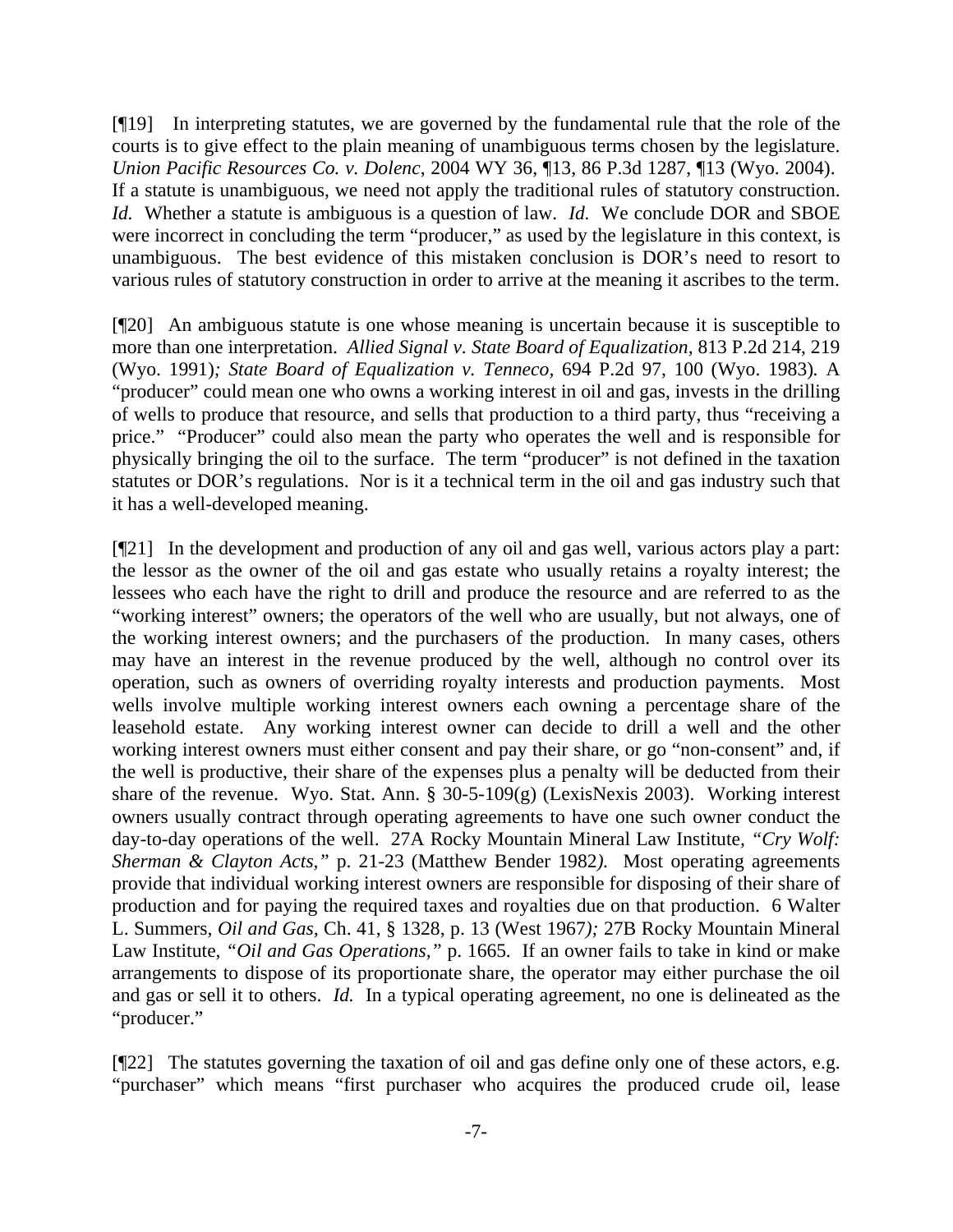condensate or natural gas from the taxpayer for value." Wyo. Stat. Ann. § 39-14-201(a)(xvi) (LexisNexis 2003). DOR's rules and regulations define "operator" as "any person responsible for the day-to-day operation of a mine or oil and gas property by reason of contract, lease or operating agreement or ownership of an unleased producing mine or well operated by the owner thereof." Dept. of Rev. Rules, Ch. 6, § 4(j). A dictionary of the technical meaning of terms used in the oil and gas industry recognizes that the term "producer" can include, "an operator who owns wells that produce oil or gas," "a person who owns or is entitled to a share of production or the proceeds thereof" and "the 'operator" of a well or wells." Howard R. Williams, & Charles J. Meyers, *Manual of Oil and Gas Terms*, 846 (llth Ed. 2000). Thus, in the oil and gas industry, the term "producer" can mean two different entities, an owner who operates wells or an owner who simply is entitled to a share of the production.

[¶23] While the oil and gas severance tax statutes do not define "producer," the statutes governing oil and gas production do. Wyo. Stat. Ann. § 30-5-101(vi) (LexisNexis 2003) defines the term as "the owner of a well or wells capable of producing oil and gas or both." The term "owner" is further defined as "the person who has the right to drill into and produce from a pool and to appropriate the oil and gas he produces therefrom either for himself or others." Wyo. Stat. Ann. § 30-5-101(v) (LexisNexis 2003).<sup>3</sup> While this definition does not directly control the meaning of the term as it is used in the tax statutes, it is certainly reasonable for us to assume the legislature was aware of it and understood how the term was used in the regulation of the industry as a whole at the time it adopted the incentive statute. Both Barrett and Lance would obviously qualify as a producer under these definitions.

[¶24] Without a statutory definition in the tax statutes themselves, and given the various possible meanings within the industry, and the use of the term in the general oil and gas statutes, the conclusion is unavoidable that the term "producer" in this context is ambiguous. Applying the rules of statutory construction to this ambiguous term, we must first look at the context in which the term is used. *Board of County Comm'rs v. City of Cheyenne*, 2004 WY 16, ¶27, 85 P.3d 999, ¶27 (Wyo. 2004). "Producer" is used to describe the "price" that serves to trigger the tax exemption. It would appear the legislature intended the trigger price to be that price received by any producer of oil or gas from the well in question. Certainly, the legislature was aware that different owners could receive different prices for their share of the production. Had it intended only one producer's price should govern the exemption for all owners, it could have said so. DOR worries that such an interpretation could allow a non-operating working interest owner to receive an exemption while the operating working interest owner did not. That is certainly true, but it is likewise true, as recognized by the SBOE, that using only the operating working interest owner's price as the trigger, as suggested by DOR, could allow a non-operating, take-in-kind working interest owner who

l

 $3$  Lance's brief refers to these definitions as being included in the "Wyoming Royalty Payment Act." However, they are located at the beginning of the general oil and gas statutes and apply "in this act" which addresses the regulation of oil and gas development by the Oil and Gas Conservation Commission, the Interstate Compact on Conservation, as well as the Payment for Interests in Production.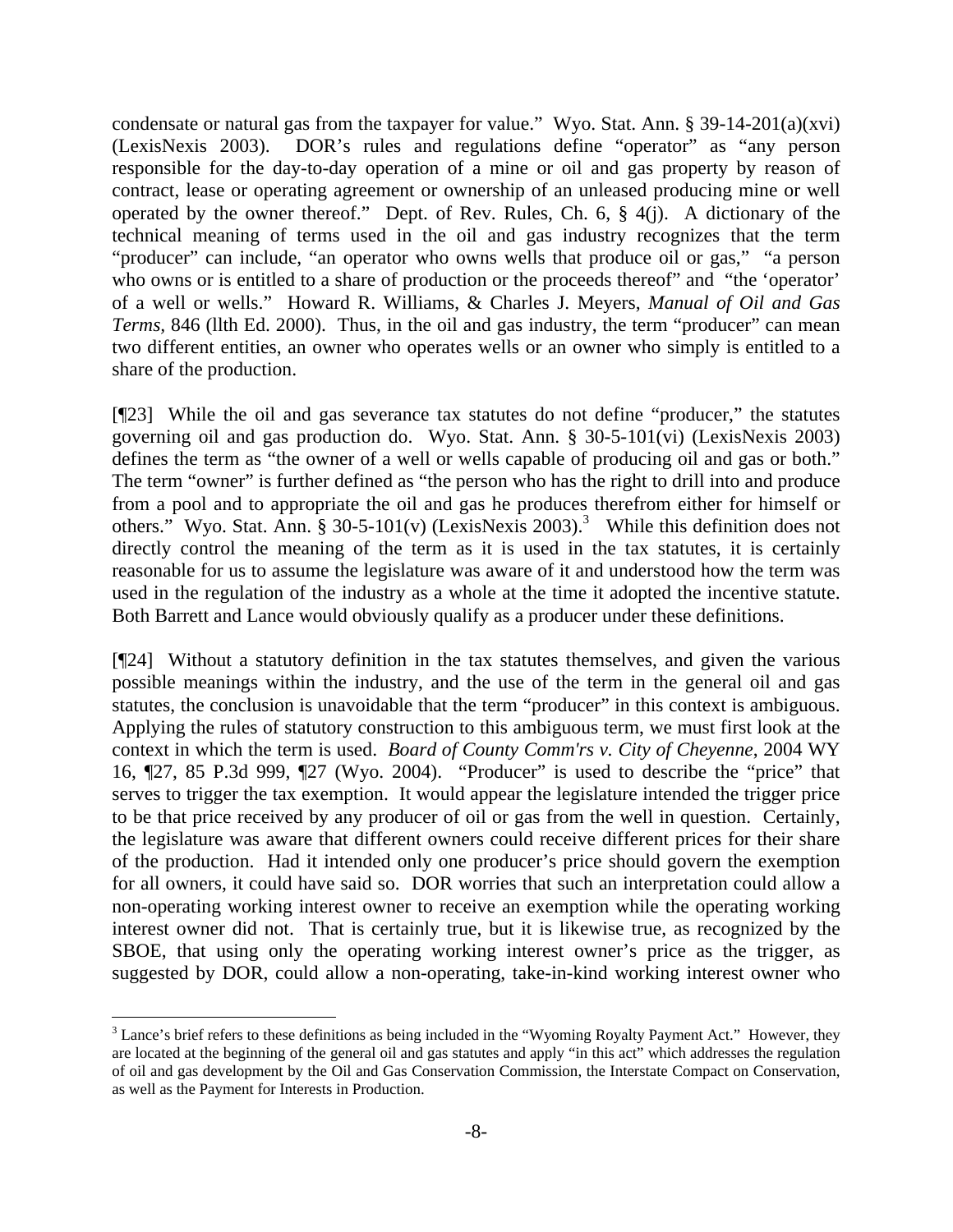was obtaining a price higher than the trigger price to receive an exemption anyway. We find it more likely that the legislature intended that only owners receiving less than the trigger price should be entitled to an exemption, rather than intending that an owner receiving a price higher than the trigger price should get an exemption simply because the operating owner received a price lower than the trigger price.

[¶25] This conclusion is consistent with the apparent purpose of the statute to encourage those considering investing in oil well drilling to do so even in the face of low market prices. All working interest owners (other than those choosing the "non-consent" option) participate in the decision to drill a particular well, not just the operator. Operators often change depending on the business considerations of all the owners. In fact, in this case, Lance drilled 298 out of the 400 wells in question and was the original operator of most of the wells until July of 1999, when Barrett was chosen as the operator. DOR's inference that a take-inkind owner is somehow not involved in the investment decision, and that the trigger price would not operate as an incentive to that owner, is simply unsupportable.

[¶26] In a somewhat confusing analysis, DOR seems to suggest that because the severance tax is imposed on the privilege of extracting the mineral, somehow that fact requires the conclusion that only the operating owner "severs" the mineral and therefore, is the producer. However, both the statutes, and the DOR rules implementing them, provide that the owner of the mineral, not the operator, is responsible for paying the severance taxes. Section 39-14-  $203(c)(ii)$  provides:

> In the case of severance taxes, any person extracting crude oil, . . . and any person owning an interest in the crude oil, . . . production to the extent of their interest ownership are liable for the payment of the severance taxes . . ..

The phrase "to the extent of their interest ownership" modifies "any person extracting" and "any person owning" and, read properly, the statute clearly provides that each owner is responsible for taxes to the extent of their ownership. That concept is repeated in the DOR rules, in the section entitled "Persons Responsible for Remittance of Tax: Take in Kind Election, Term, Termination, and Exchange of Information," which provides, "[a]ll severance taxes on the gross product from an oil or gas property attributable to any working or non-working interest owners shall be remitted by the interest owner or may be remitted on behalf of the interest owner in proportion to his ownership interest by the operator." Dept. of Rev. Rules, Ch. 6, §6(a)(ii). With regard to take-in-kind working interest owners, the rules provide the take-in-kind owner must pay the tax or specifically elect the option of having the operator pay on its behalf. Dept. of Rev. Rules, Ch. 6, §6(a)(iii).

[¶27] DOR seems to be advocating for the creation of a new classification of owner, one that operates the well and, it argues, pays all the taxes, as the owner that actually "severs" or "produces" the oil. This reasoning ignores the reality that all of the owners participate in that severance and, as a result, are liable for the severance tax. The severance tax construct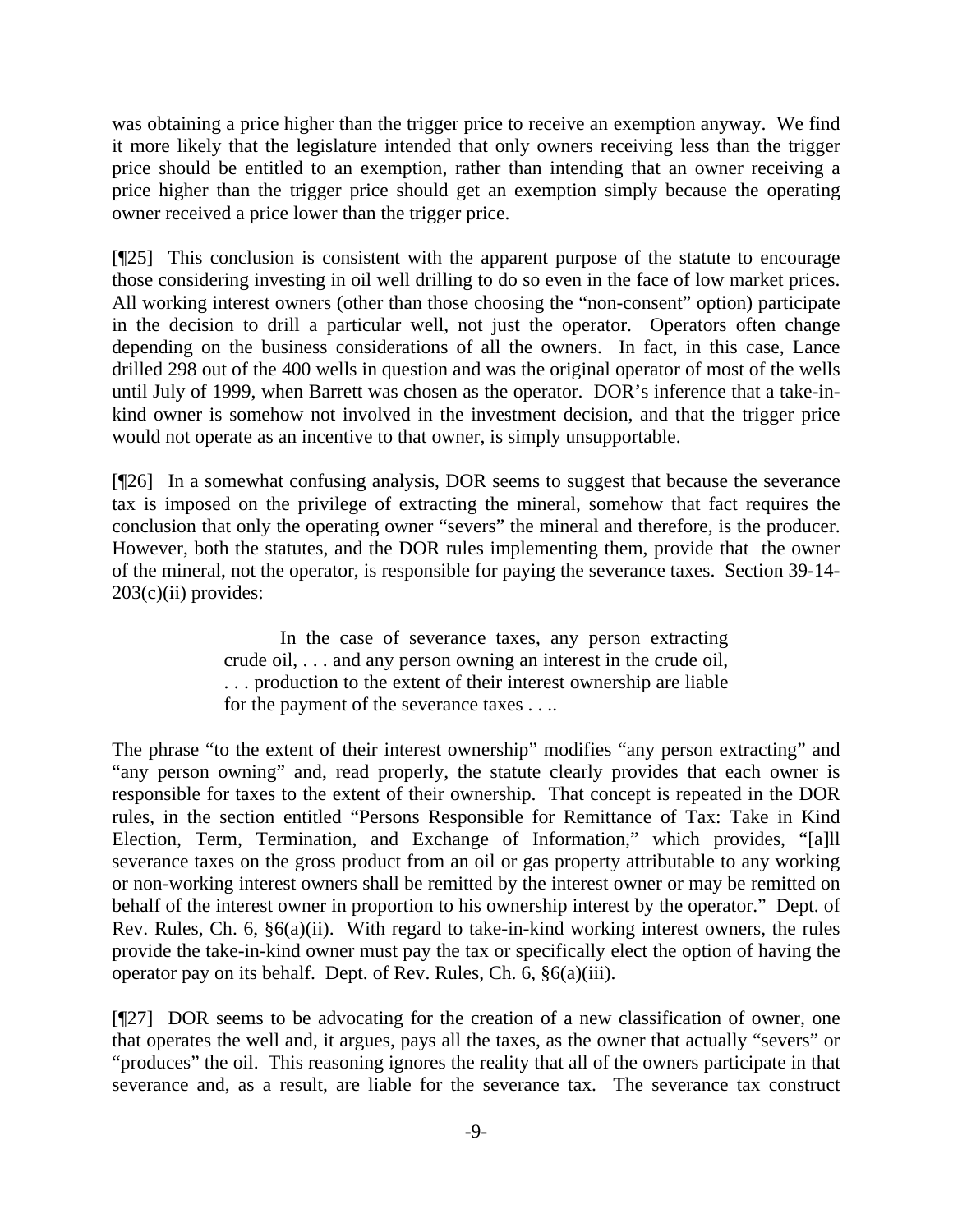simply does not contain any reference to a "producer." DOR's position could result in the exemption being triggered by the price received by a contract operator. This result would not further the legislative intent of encouraging those responsible for drilling decisions, e.g. the owners, to drill when prices are low.

[¶28] As another reason for denying the exemption to a take-in-kind owner, DOR seems to suggest that to do otherwise would encourage such owners to seek a lower price for their production or not adequately market their production simply to obtain the exemption. These concerns ignore the realities of the marketplace. All owners are motivated to get the best price and terms possible for their production. In some cases, the terms, e.g. contract length, may dictate a lower price, which may account for the differences in prices obtained by various owners in the same well. Even if DOR's counter-intuitive suggestion were accurate, it would apply as well to the "owner who is extracting," which DOR would say is entitled to the exemption.

[¶29] DOR suggests any ambiguity must be resolved in favor of denying the exemption because of the rule that tax exemptions are not favored and must be strictly construed. *State Board of Equalization v. Wyoming Automobile Dealers Ass'n,* 395 P.2d 741 (Wyo. 1964). However, that rule does not prevent the correct interpretation of a statute simply because that interpretation results in an exemption.

> When it is said that exemptions must be strictly construed in favor of the taxing power, this does not mean that if there is a possibility of a doubt it is to be at once resolved against the exception. It simply means that if, after the application of all rules of interpretation for the purpose of ascertaining the intention of the legislature, a well founded doubt exists, then an ambiguity occurs which may be settled by the rule of strict construction.

Cooley, *The Law of Taxation* § 674, p. 1415 (1924). Further, an interpretation that has the effect of denying Lance an exemption because only one "producer" can exist on a well is not "strict construction" because it would allow a take-in-kind owner who gets a higher price than the trigger price to still qualify for an exemption if the operator/producer received a lower price. DOR's interpretation would succeed only in denying the current applicant's exemption without consideration of how future applicants could expand the exemption beyond what the legislature intended.

[¶30] While the legislature did not provide us with much to go on in understanding the meaning of the "price received by the producer," the most logical interpretation must include any owner who sells its own production and receives a price. In this case, that would include both Barrret and Lance. If the legislature meant something different, it certainly could have said so in plain language.